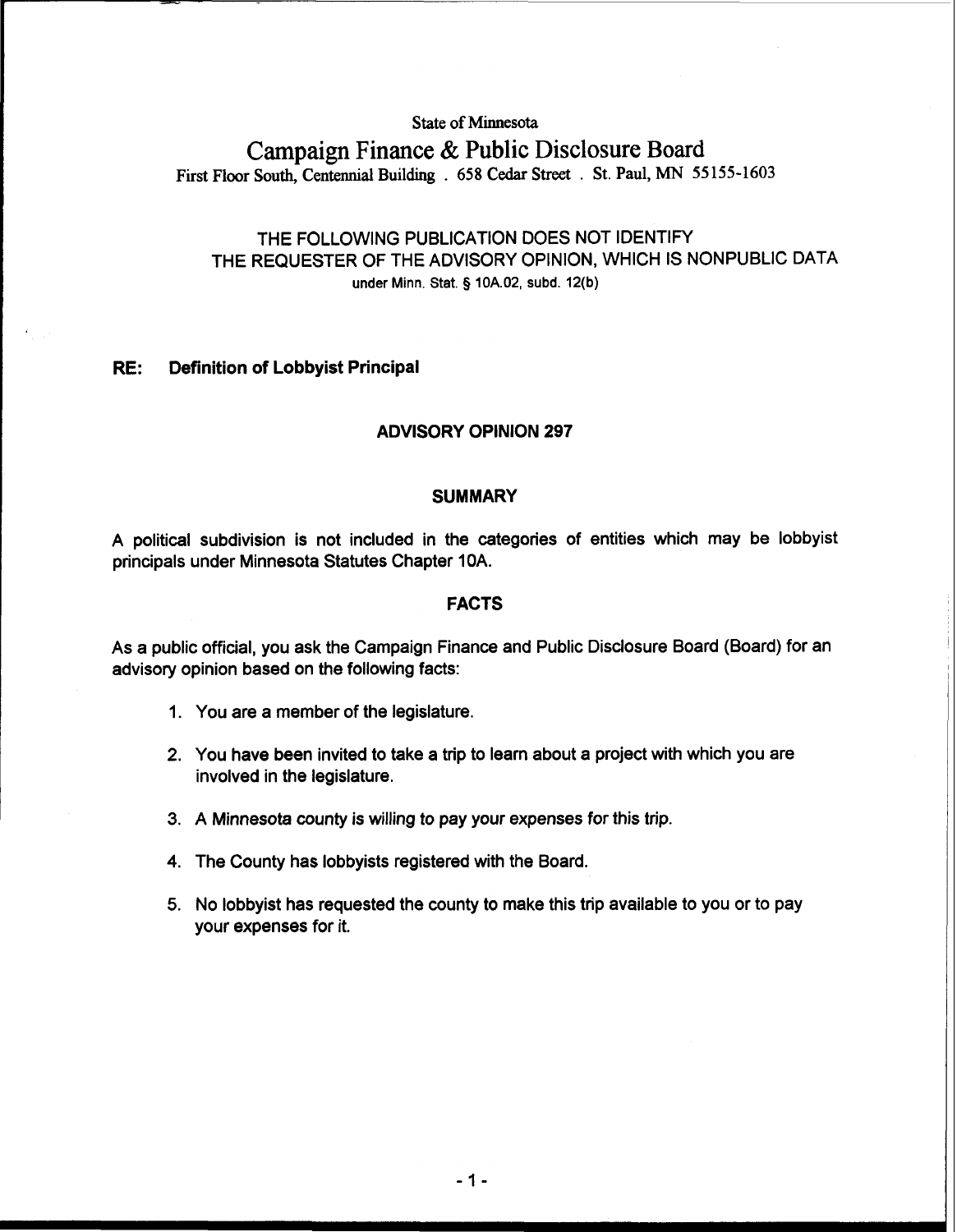#### **ISSUE**

Is a gift to an official from a Minnesota county which retains a lobbyist a prohibited gift from a lobbyist principal?

#### **OPINION**

No. A Minnesota county is not a lobbyist principal; thus, a gift from a Minnesota county to an official is not a prohibited gift under Minn. Stat. § 10A.071 as long as the gift was not requested by a lobbyist.

A Minnesota county is a "political subdivision" as defined in Minn. Stat. § 10A.01, subd. 27.

Under Minn. Stat. § 10A.01, subd. 28, a "lobbyist principal means an individual or association . . . " (emphasis added).

In 1990, when the above definition of lobbyist principal was established, the definition of lobbyist was also revised. The legislature defined a lobbyist principal as "an individual or association  $\ldots$  . ". On the other hand, a lobbyist was defined as a person engaged by an "individual, association, political subdivision or public higher education system. . .".

Principles of statutory interpretation require that meaning be given to each word or phrase used in a statute. If the definition of "association" includes political subdivisions and public higher education systems, then those phrases in the definition of a lobbyist are redundant and have no meaning. The Board concludes that a political subdivision is something different from an individual or association.

A lobbyist principal must be "an individual or association". A political subdivision is neither; thus, a political subdivision is not a lobbyist principal even though it may have a lobbyist. The gift described in this request is not prohibited because the gift prohibition of Minn. Stat. § 10A.071 applies only to gifts given or requested by lobbyists or lobbyist principals. (The Board reached a similar conclusion with regard to public higher education systems in Advisory Opinion 224.)

Issued: *14, 1998* 

*ss-*Carolyn Rodriguez, Chair

Campaign Finance and Public Disclosure Board